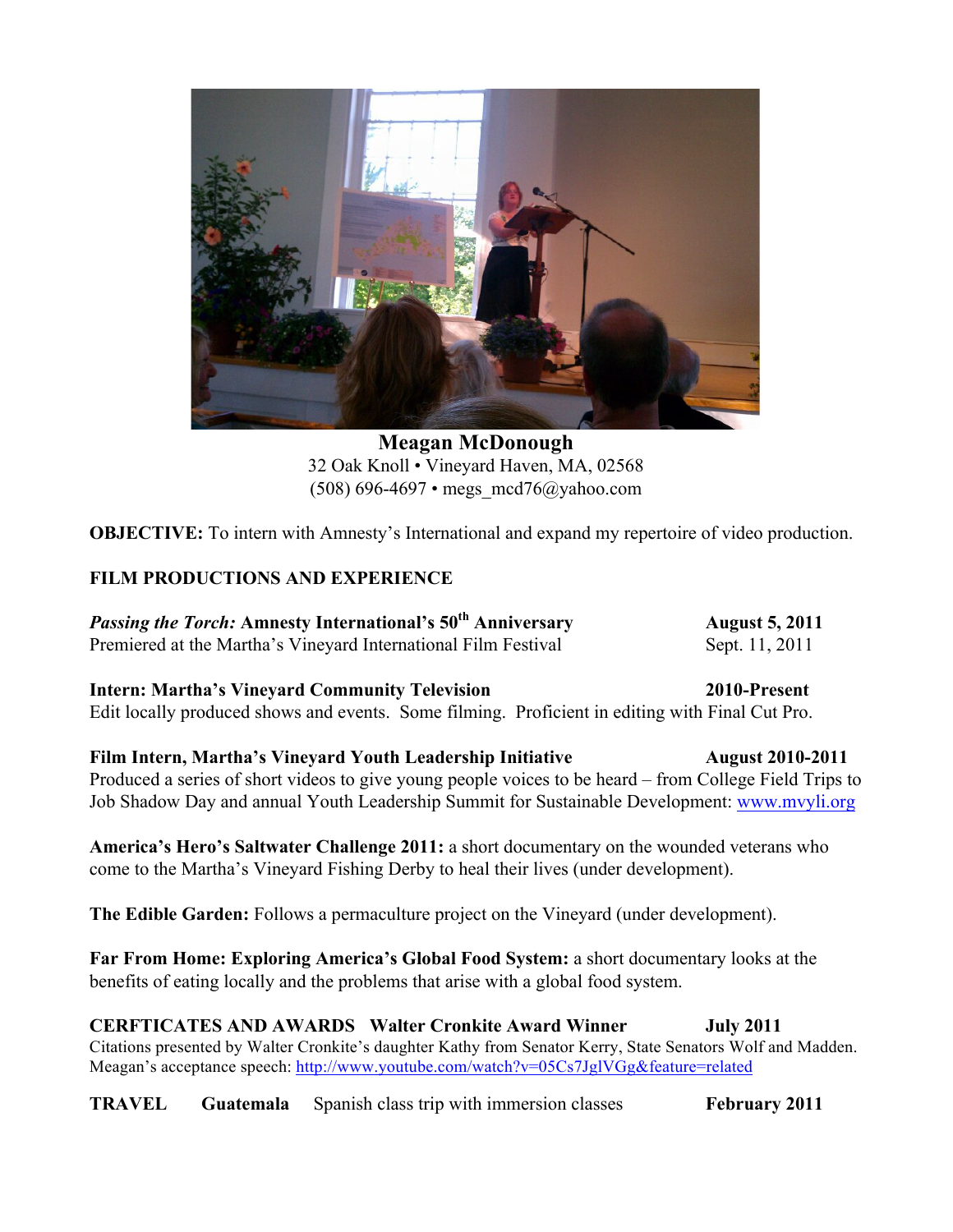## **PUBLICATION** *(Under Development)*

## **Participant: National Novel Writing Month** (Nov. 2010) "The Lies They Fed You"

When a school project leads her to her long lost grandmother, 16-year-old Anna Greene uncovers more about her family then she wanted to. This is a story about growing up and family.

# **LEADERSHIP ACTIVITIES**

# **Youth Delegate: Youth Leadership Summit for Sustainable Development June 2010**

A weeklong intensive leadership training program with youth from five island communities and the Martha's Vineyard Youth Leadership Initiative. Explore questions: "What do you want for your life, your world and your community?" Learn about sustainable initiatives, create a Sustainable Vineyard Map and produced a video: www.soup4worldinstitute.com

## **Cape Cod and the Islands Youth Congress: Representative 2010-2011**

Representative of the Martha's Vineyard Youth Leadership Initiative – shared ideas, concerns for issues facing young people in our community and administer grants to address them. Participated in the annual Youth Congress Summit on Cape Cod with Martha's Vineyard Youth Leadership Initiative team, asking the question "What can we as individuals do for the world around us?" Activities range from guest speakers to drum workshops to local food.

### **Member: Not For Sale, Martha's Vineyard Branch 2010-Present**

Only adolescent in newly formed branch to educate the Martha's Vineyard community about global human trafficking. Advocate to focus on the exploitation of child labor in the U.S. food system.

## **Founder: Street Smart 4 Kids Martha's Vineyard Branch 2011-Present**

This international program aims to end child homelessness by working with restaurants to have a voluntary \$2 charge per bill, and sending the proceeds to a local foundation. (under development)

# **Advisory Representative for M.V.P.C.S. High School, Student Government: 2010 - Present**

First year our high school has a student government organization addressing issues: lunch polices, fundraising, community building. Our second year goal is to help our school become green.

**Founder, Rose Marie Designs: A Clothing Company** (under development) **2010-Present** This project is also in the beginning stages. My dream for this company is for it to become an ethically sourced and environmental sound company that everyone can afford. **www.rosemariedesign.com**

# **EDUCATION/ACADEMICS**

- Martha's Vineyard Public Charter School, West Tisbury MA Graduate January 2012
- Martha's Vineyard Regional High School, Oak Bluffs, MA: 2008-2009
- Homeschooled: 1998-1999